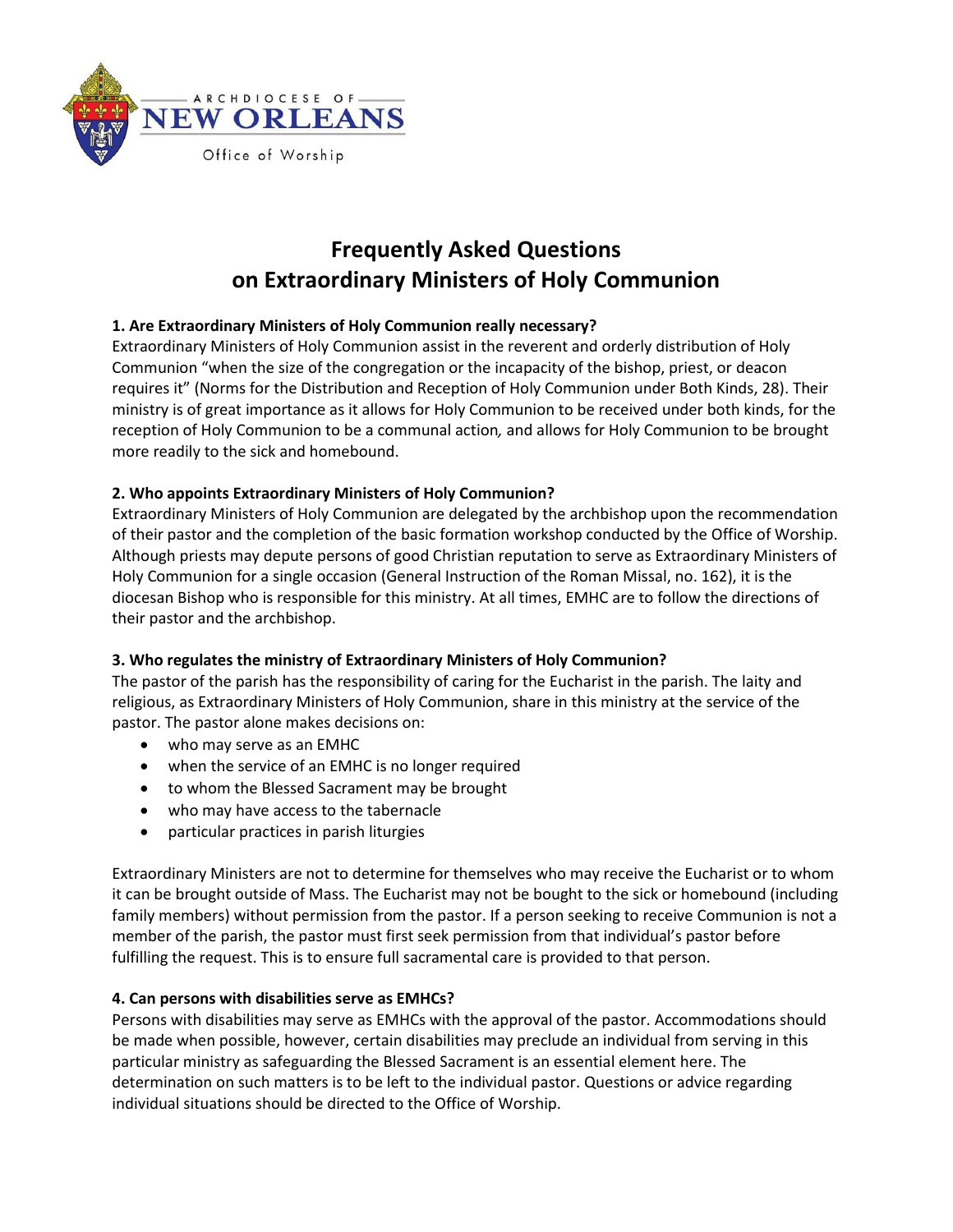## **5. What preparations should one make prior to serving as an EMHC?**

As a minister in the liturgy, one should dress appropriately for such service to God. The EMHC should also make sure to wash their hands before distributing the Blessed Sacrament. It is recommended to wash hands prior to Mass, whether at home or in the sacristy, with soap and water. The anti-bacterial gels/hand-sanitizers are not recommended as some people have reactions to these products.

# **6. What do I do if I drop a Host or spill the Precious Blood?**

The first thing to remember is that it is necessary not to rush when distributing Holy Communion. Take time with each communicant so that it can be a prayerful encounter.

If a Host or part of a Host falls, pick it up immediately and consume it. If it cannot be consumed, it is to be completely dissolved in water before being poured down the sacrarium*.*

If some of the Precious Blood is spilled, immediately use your purificator to pick it up. Retrieve another purificator (yes, that means you may have to leave the communion station for a moment) and then continue ministering the remaining Precious Blood. After Mass, bring some water in a small basin and a purificator and wash the area. The water is then poured into the sacrarium. If a sacrarium is not available, the water is to be poured into the garden. If the Precious Blood falls onto a carpeted area, purificators are used to pick up as much as possible. A clean purificator is then used to cover the area until the Mass has been completed. The area should then be cleaned thoroughly and the water poured into the sacrarium.

# **7. May Extraordinary Ministers of Holy Communion bless those who are not receiving Holy Communion?**

Extraordinary Ministers of Holy Communion are to not to bless the person, but should offer a very brief prayer of spiritual Communion, such as "May Christ be always in your heart" or "Receive Christ in your heart." They should refrain from making the Sign of the Cross over the person or using the word "bless" in such prayers.

If Extraordinary Ministers of Holy Communion are instructed by their pastors to touch the person on the shoulder or on the head, they are to be careful that the gesture does not resemble laying on of hands and should be aware that their hands may contain particles of the Eucharist.

# **8. Is it permissible to use a person's name when distributing Holy Communion?**

The words that are to be used when distributing the Host are, "The Body of Christ," and the words to be used when distributing the Precious Blood are, "The Blood of Christ." No other words are to be added.

# **9. What is intinction and is it permitted?**

Intinction is a method of distributing Holy Communion under both kinds. The priest takes a host and dips it into the Precious Blood and then gives the Host to the communicant who receives it on the tongue. Communicants are not permitted to take the Host and dip it into the Precious Blood. EMHC are not permitted to distribute Holy Communion through intinction.

If someone approaches you and attempts to dip the Host into the chalice, hold the chalice and invite them to consume the Host. Then present the chalice to them so they may drink directly from it. Be sure to inform your priest after Mass.

# **10. What if a person kneels to receive Holy Communion?**

The posture for reception of Holy Communion in the United States is standing. However, if a communicant comes forward and kneels, the minister is to give Communion to that person.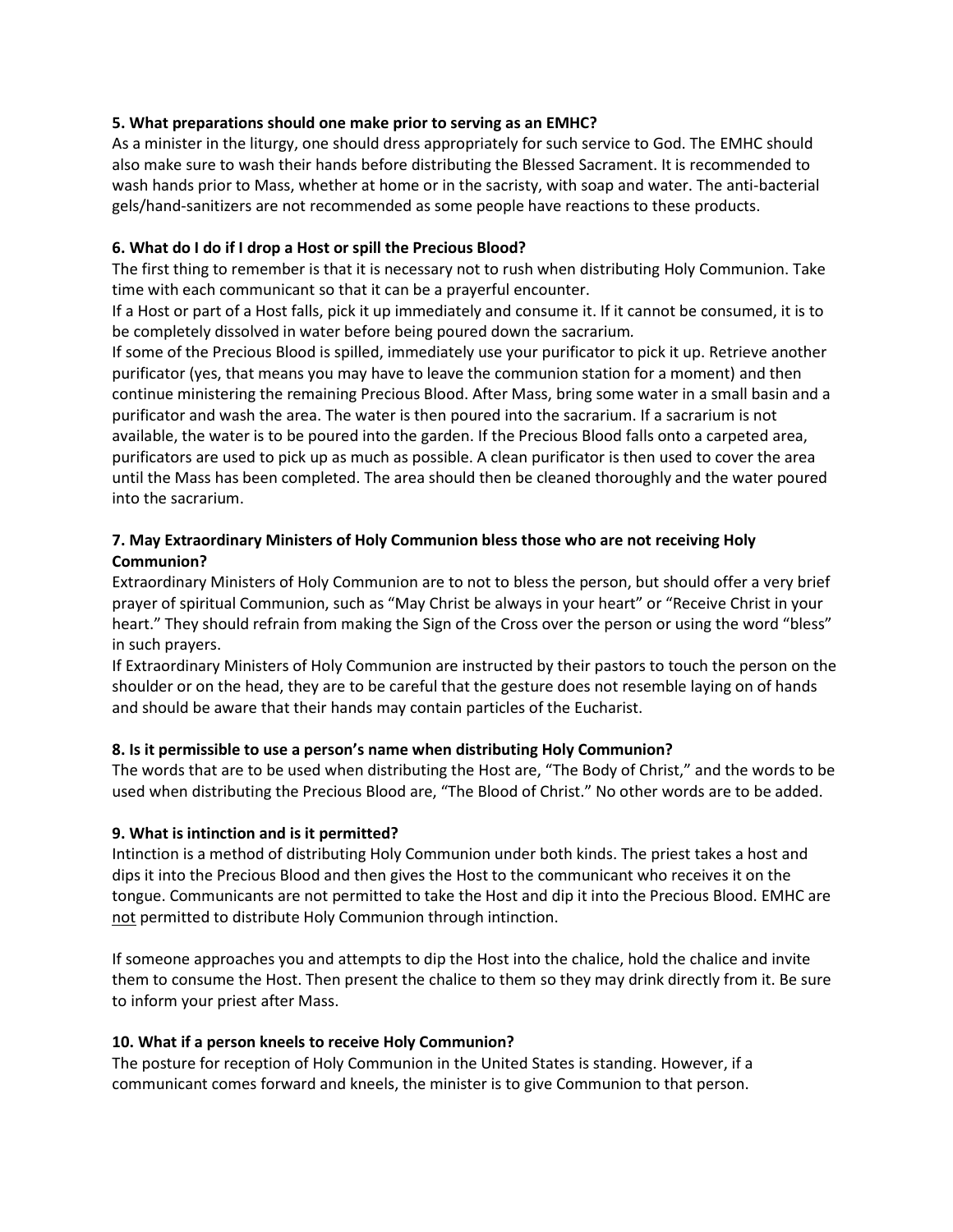## **11. Is it appropriate for an Extraordinary Minister of Holy Communion to deny Holy Communion?**

Never. At Mass, EMHCs distribute Holy Communion in good faith to all who present themselves for the Sacrament. It is not possible for the EMHC to know if a person has been just reconciled or received into the Church and it is not the role of the EMHC to make that determination. If a person approaching the Sacrament seems to not know how to receive Holy Communion or does not know what to do with the Host, it may be appropriate to ask if the individual if they are Catholic, then gently ask the person to eat it or offer to take it back. Remember that confusion may have many causes and does not necessarily indicate that a person is not Catholic. If an EMHC has concerns about an individual, they are to speak with their pastor outside of Mass.

#### **12. What should an EMHC do if a person does not consume the Host?**

Because EMHC are often not in a position where they can stop someone who has not consumed the Blessed Sacrament, parishes are encouraged to have Ministers of Hospitality located in places where they can both assist those who need physical help approaching Holy Communion and ensure the safety of the Blessed Sacrament. Please speak with your pastor for his advice on addressing this situation. In all cases, pastoral sensitivity and discretion are required. If no ministers of hospitality are used during this moment in your parish liturgies, it remains the responsibility of the EMHC to safeguard the Eucharist.

#### **13. What should I do if it becomes apparent that there are not enough Hosts?**

If you notice that the number of communicants is greater than the total number of consecrated Hosts you may begin breaking the host into smaller pieces and giving each communicant a smaller piece. If Holy Communion is distributed under both kinds, they may also receive under the form of wine alone. It is important to remember that *"*Christ Jesus, our Lord and Savior, is wholly present under the appearance either of bread or of wine in the Eucharist. Furthermore, Christ is wholly present in any fragment of the consecrated Host or in any drop of the Precious Blood" (USCCB Basic Questions and Answers on the Real Presence).

## **14. How can persons with celiac sprue disease receive Holy Communion?**

For many years, Archbishop Aymond has granted pastors the authority to permit the lay faithful to use low gluten hosts in the reception of Holy Communion. Medical certification is not required and the permission stands for as long as the condition persists.

Low gluten hosts are available from a number of suppliers. Although some of these contain so little gluten that they are permitted by the USDA to be labeled "gluten-free". True gluten free hosts are made with rice or another non-wheat flour. In order to be valid matter for the Eucharist, hosts must be made of wheat and water alone and contain at least a trace amount of gluten. Call the Office of Worship for more information. It is also possible to receive Holy Communion under the form of wine alone.

Ministers are reminded that it is important to ensure that the low gluten host does not come into contact with the regular hosts.

## **15. What if someone comes forward with a pyx and asks for additional hosts?**

The minister should gently ask the person to see the priest after Mass. Hosts are not to be placed in a pyx in the Communion procession. Immediately following the Prayer after Communion those bringing Communion to the sick and homebound are called forward to receive their pyx with the appropriate number of Hosts. A sending forth by the celebrant bay be done at this time. Please see the Office of Worship website for a sample sending forth. They may also receive their pyx following Mass or at a time apart from Mass.